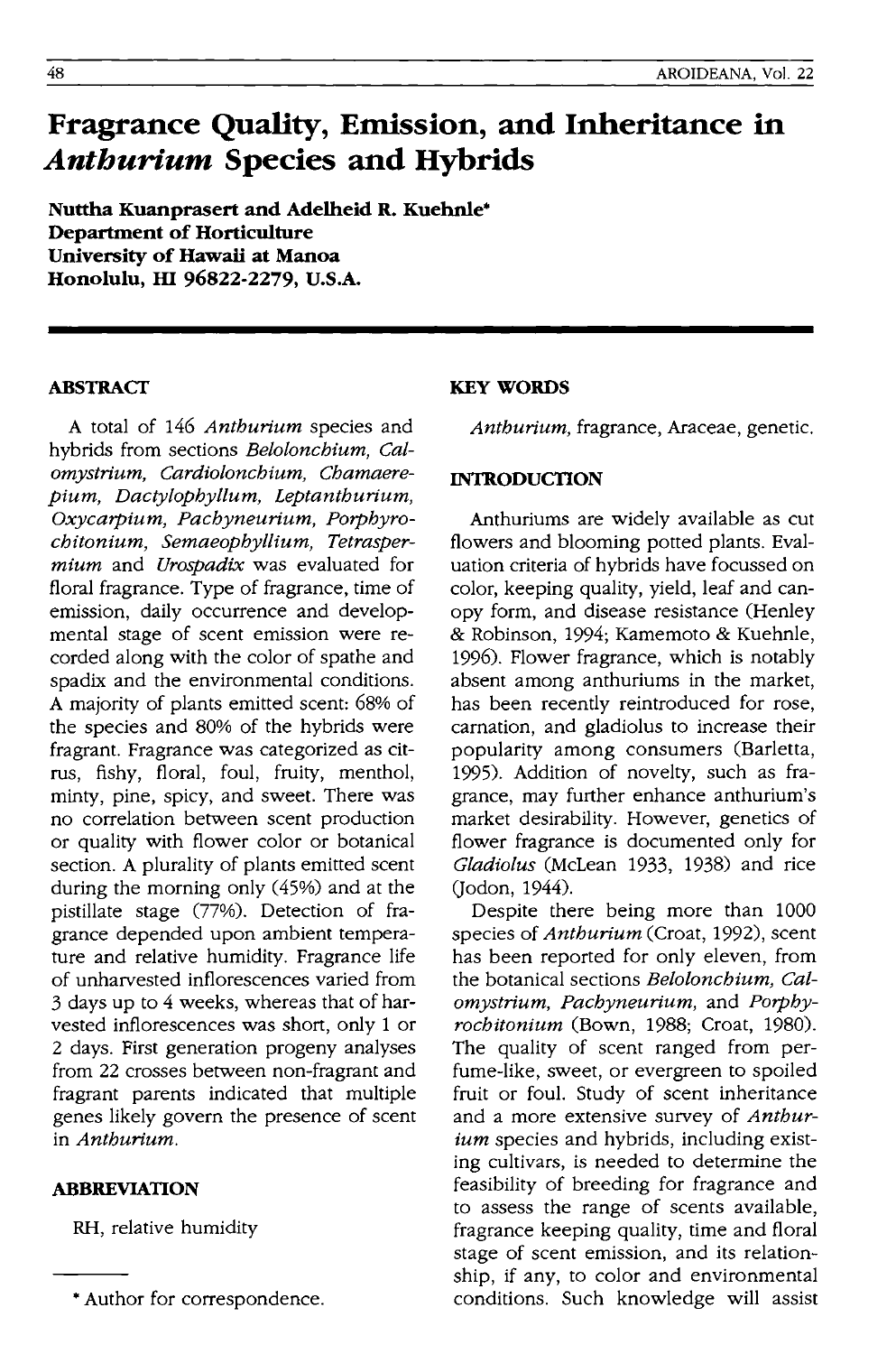|                                                           | souri Botanical Garden germplasm collections. |                                                                |              |                       |                         |
|-----------------------------------------------------------|-----------------------------------------------|----------------------------------------------------------------|--------------|-----------------------|-------------------------|
|                                                           |                                               |                                                                | Stage<br>of  |                       |                         |
| <b>Species</b>                                            |                                               |                                                                |              | Type of emis- Time of | Spathe/                 |
| (Accession no.)                                           | Section                                       | fragrance <sup>a</sup> sion <sup>b</sup> emission <sup>c</sup> |              |                       | spadix color            |
| A. amnicola<br>(A417)                                     | Calomystrium                                  | minty                                                          | ${\bf P}$    | morning               | lavender/purple         |
| A. andraeanum<br>(A221)                                   | Calomystrium                                  | floral                                                         | P            | morning               | pink/red                |
| A. antioquiense<br>(A490, A534)                           | Porphyrochitonium NF                          |                                                                |              |                       | lavender/purple         |
| A. aripoense<br>(A193)                                    | Belolonchium                                  | fishy                                                          | P/S          | all day               | green/green             |
| A. armeniense<br>(A382)                                   | Calomystrium                                  | sweet                                                          | P            | morning               | white/red               |
| A. atropurpu-<br>reum var. are-<br>nicolum<br>$(53698)^*$ | Pachyneurium                                  | fruity (rot-S<br>ten)                                          |              | morning               | reddish green/<br>brown |
| A. bakeri (A116)                                          | Porphyrochitonium NF                          |                                                                |              |                       | green/green             |
| A. barbadosense<br>(A594)                                 | Porphyrochitonium foul                        |                                                                | P/S          | morning,<br>night     | green/green             |
| A. barclayanum<br>$(50712)^*$                             | Pachyneurium                                  | fruity (rot-S<br>ten)                                          |              | all day               | green/lavender<br>green |
| A. bicollectivum<br>(A237)                                | Porphyrochitonium foul                        |                                                                | $\mathbf{P}$ | morning               | green/green             |
| A. bonplandii<br>$(69761)^*$                              | Pachyneurium                                  | foul                                                           | P            | all day               | green/green             |
| A. brownii<br>(A657)                                      | Belolonchium                                  | fishy                                                          | P            | all day               | green/brown             |
| A. cerrobaulense Belolonchium<br>(A332)                   |                                               | fruity (rot-P<br>ten)                                          |              | morning               | green/brown             |
| A. chiapasense<br>ssp. tlaxi-<br>acense<br>$(46126)^*$    | Belolonchium                                  | foul                                                           | S            | morning               | green/brown             |
| A. cogolloanum*                                           | unidentified                                  | NF                                                             |              |                       | green/pink              |
| A. croatii<br>$(51656)^*$                                 | Dactylophyllum                                | fruity (rot-P<br>ten)                                          |              | day time              | green/green             |
| A. digitatum<br>$(54378)^*$                               | Dactylophyllum                                | fruity (rot-P<br>ten)                                          |              | morning               | green/lavender          |
| A. fatoense<br>(A659)                                     | Pachyneurium                                  | NF                                                             |              |                       | green/green             |
| A. ferrienense<br>$(57160)^*$                             | Calomystrium                                  | sweet                                                          | P            | morning               | white/red               |
| A. folsomii<br>(A280)                                     | Porphyrochitonium fruity                      |                                                                | P/S          | all day               | green/green             |
| A. formosum<br>(A291)                                     | Calomystrium                                  | minty                                                          | ${\bf P}$    | all day               | pink/yellow             |

# **Table 1. Survey of scent production, fragrance quality and inflorescence colors among** *Anthurium* **species in the University of Hawaii at Manoa and Mis-**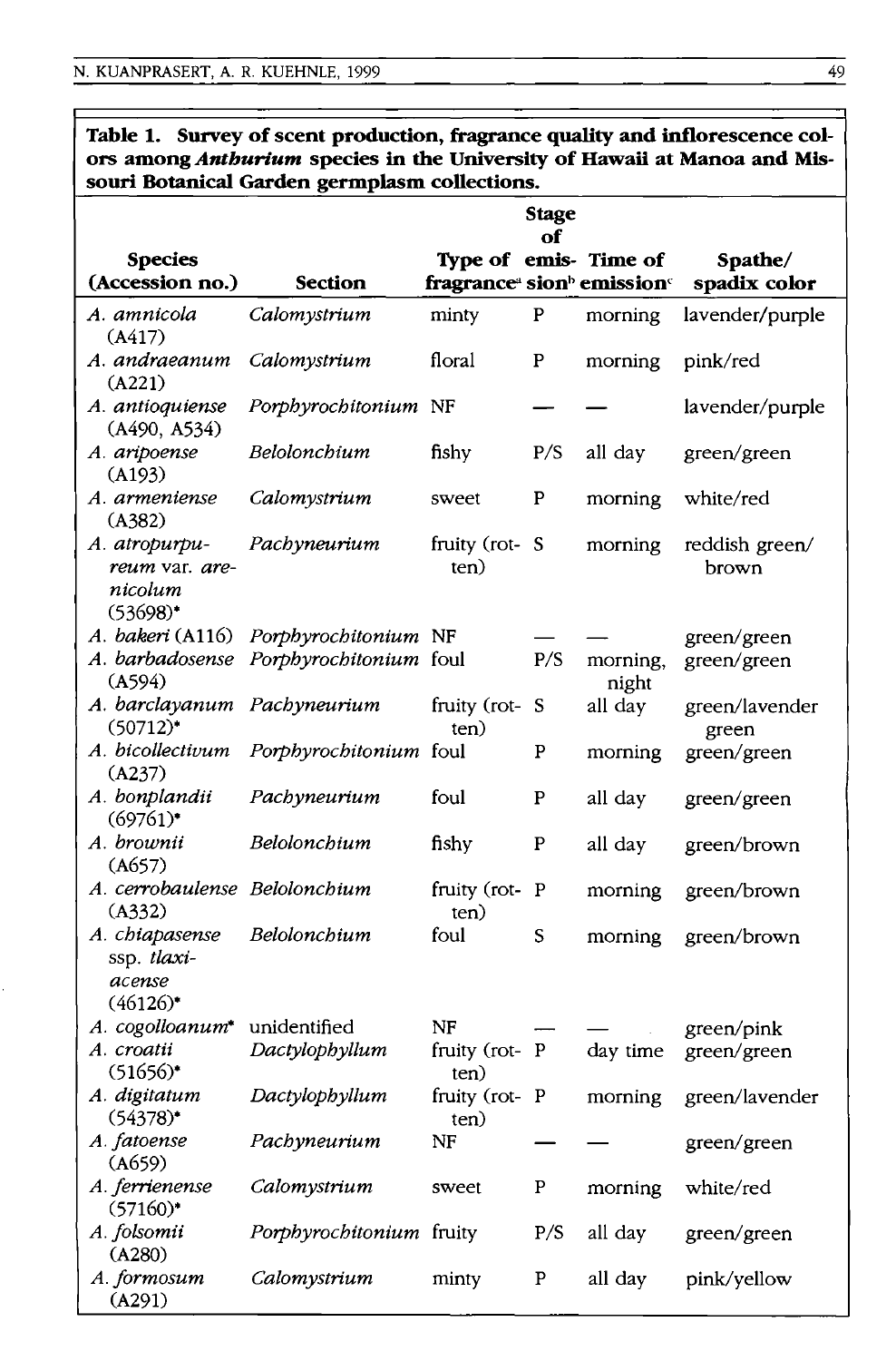| Table 1. Continued.                                                |                                            |                                                                |              |                       |                               |  |  |  |
|--------------------------------------------------------------------|--------------------------------------------|----------------------------------------------------------------|--------------|-----------------------|-------------------------------|--|--|--|
|                                                                    |                                            |                                                                | <b>Stage</b> |                       |                               |  |  |  |
|                                                                    |                                            |                                                                | оf           |                       |                               |  |  |  |
| <b>Species</b>                                                     |                                            |                                                                |              | Type of emis- Time of | Spathe/                       |  |  |  |
| (Accession no.)                                                    | <b>Section</b>                             | fragrance <sup>a</sup> sion <sup>b</sup> emission <sup>c</sup> |              |                       | spadix color                  |  |  |  |
| A. formosum<br>(A507)                                              | Calomystrium                               | spicy                                                          | ${\bf P}$    | morning               | pink/lavender                 |  |  |  |
| A. fragrantissi-<br>mum(A662)                                      | Porphyrochitonium floral                   |                                                                | P/S          | midday                | green/white                   |  |  |  |
| A. gladiifolium<br>(A317)                                          | Urospadix                                  | fruity (rot-P/S<br>ten)                                        |              | no data               | maroon/maroon                 |  |  |  |
| A. gracile (A444) Leptanthurium<br>A. grande (A373) Cardiolonchium |                                            | floral<br>NF                                                   | S            | morning               | green/white                   |  |  |  |
| A. harleyii                                                        | Urospadix                                  | fruity (rip-P/S                                                |              | all day               | purple/purple                 |  |  |  |
| (A575)                                                             |                                            | en)                                                            |              |                       |                               |  |  |  |
|                                                                    | A. jefense (A324) Porphyrochitonium fruity | (melon)                                                        | P            | night                 | green/green                   |  |  |  |
| A. lancetillense*                                                  | Belolonchium                               | fruity (rot-S<br>ten)                                          |              | morning               | green/purple                  |  |  |  |
| A. lindenianum<br>$(A220-2)$                                       | Calomystrium                               | minty                                                          | P/S          | day time              | white/white                   |  |  |  |
| A. nymphaefoli-<br>um(A213)                                        | Calomystrium                               | minty                                                          | P            | morning               | white/white                   |  |  |  |
| A. nymphaefo-<br>lium (45022)*                                     | Calomystrium                               | minty                                                          | P            | morning               | white/white                   |  |  |  |
| A. ochranthum<br>(A670)                                            | Belolonchium                               | pine                                                           | S            | all day               | green/yellow                  |  |  |  |
| A. ochranthum<br>$(69861)^*$                                       | Belolonchium                               | pine                                                           | $\mathsf S$  | all day               | green/yellow                  |  |  |  |
| A. pittieri (A269)                                                 | Oxycarpium                                 | fishy                                                          | P/S          | all day               | green/green                   |  |  |  |
| A. plowmanii<br>$(53563)^*$                                        | Pachyneurium                               | fruity (rot-<br>ten)                                           | S            | day time              | reddish green/<br>brown green |  |  |  |
| A. prolatum<br>$(76532)^*$                                         | Pachyneurium                               | NF                                                             |              |                       | green/brown                   |  |  |  |
| A. radicans<br>$(76139)^*$                                         | Chamaerepium                               | NF                                                             |              |                       | green/maroon                  |  |  |  |
| A. ravenii<br>(A224)                                               | Calomystrium                               | fishy                                                          | P/S          | all day               | green/yellow                  |  |  |  |
| A. ravenii                                                         | Calomystrium                               | fishy                                                          | P/S          | all day               | green/yellow                  |  |  |  |
| (A228)<br>A. salvadorense                                          | Pachyneurium                               | NF                                                             |              |                       | green/white                   |  |  |  |
| A. sanctifidense<br>(A503)                                         | Porphyrochitonium menthol                  |                                                                | P            | morning               | green/white                   |  |  |  |
| A. sanctifidense<br>(A592)                                         | Porphyrochitonium NF                       |                                                                |              |                       | green/white                   |  |  |  |
| A. scherzeria-                                                     | Porphyrochitonium NF                       |                                                                |              |                       | red/yellow                    |  |  |  |
| num (A318)<br>A. schlechtenda-                                     | Pachyneurium                               | NF                                                             |              |                       | green/brown                   |  |  |  |
| lii(A411)<br>A. scolopendri-                                       | Leptanthurium                              | NF                                                             |              |                       | brown/brown                   |  |  |  |
| num                                                                |                                            |                                                                |              |                       |                               |  |  |  |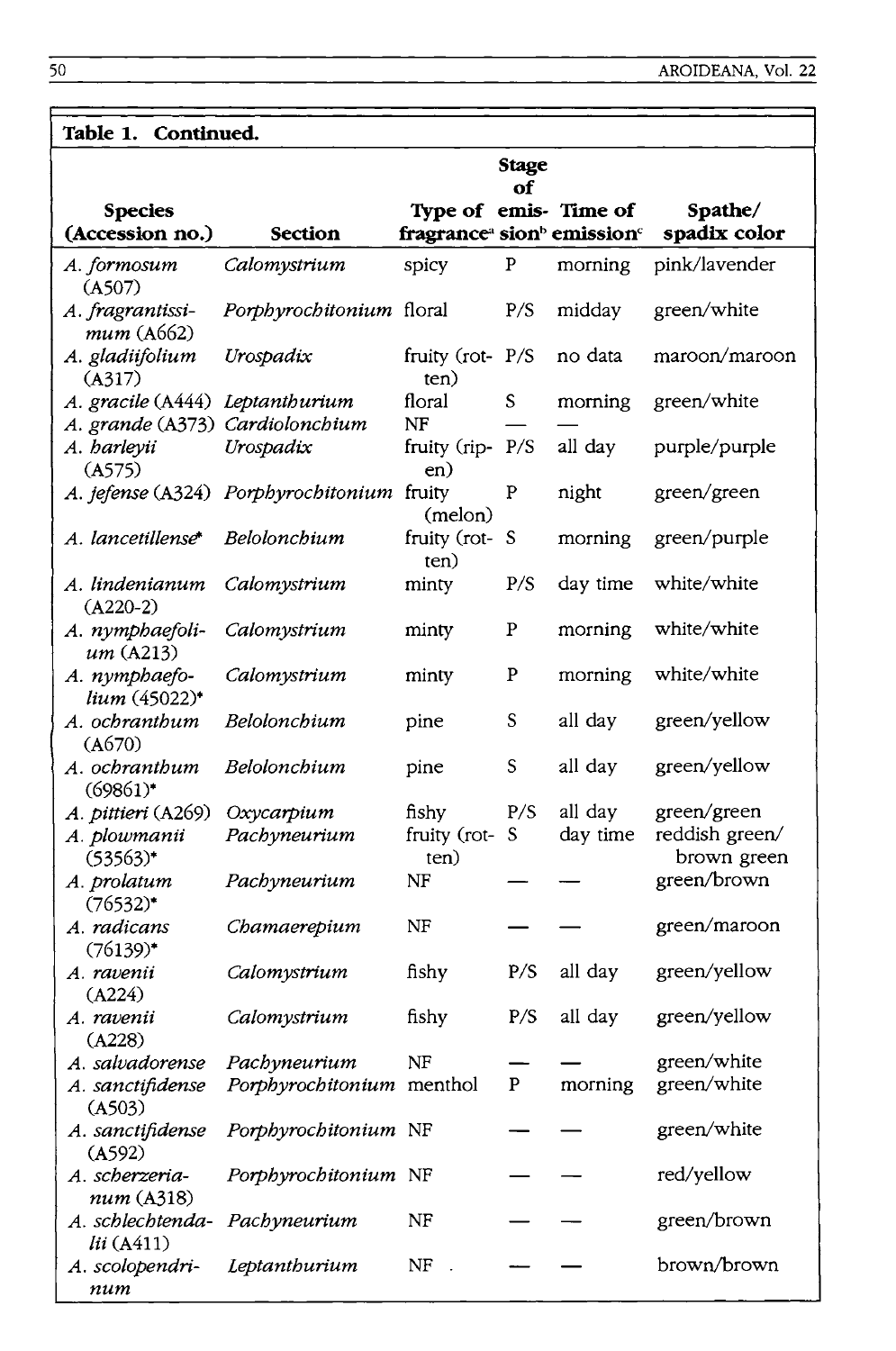| Continued.<br>Table 1.                           |                |                                                                |                    |          |                         |
|--------------------------------------------------|----------------|----------------------------------------------------------------|--------------------|----------|-------------------------|
| <b>Species</b>                                   |                | Type of emis- Time of                                          | <b>Stage</b><br>of |          | Spathe/                 |
| (Accession no.)                                  | <b>Section</b> | fragrance <sup>a</sup> sion <sup>b</sup> emission <sup>c</sup> |                    |          | spadix color            |
| A. solitarium<br>$(61798)^*$                     | Pachyneurium   | foul                                                           | P                  | all day  | green/lavender          |
| A. subsignatum<br>$(49788)^*$                    | Semaeophyllium | floral<br>(mari-<br>gold)                                      | ${\bf P}$          | all day  | green/yellow            |
| A. superbum<br>(A488)                            | Pachyneurium   | NF                                                             |                    |          | green/brown             |
| A. standleyi<br>(A658)                           | Pachyneurium   | NF                                                             |                    |          | green/green             |
| A. tarapotense<br>$(58115)^*$                    | Pachyneurium   | NF                                                             |                    |          | green purple/<br>purple |
| A. trinerve<br>(A238)                            | Tetraspermium  | NF                                                             |                    |          | white/purple            |
| A. warocquea-<br>num(A101)                       | Cardiolonchium | NF                                                             |                    |          | green/green             |
| A. watermaliense Pachyneurium<br>(A322)          |                | floral<br>(mari-<br>gold)                                      | P/S                | day time | black/black             |
| A. willifordii<br>$(73936)$ *                    | Pachyneurium   | NF                                                             |                    |          | maroon/red              |
| Unidentified<br>(A596)                           |                | citrus<br>(lemon-<br>grass)                                    | P/S                | no data  | green/green             |
| Unidentified<br>(A607)                           |                | NF                                                             |                    |          | green/yellow            |
| Unidentified<br>(74030, No.<br>$1)$ <sup>*</sup> |                | minty                                                          | P                  | morning  | white/lavender          |
| Unidentified<br>(74030, No.<br>$2)^*$            |                | minty                                                          | S                  | day time | white/lavender          |
| Unidentified<br>$(75522)^*$                      |                | rotten fruit S                                                 |                    | all day  | green/brown             |
| Unidentified<br>$(76360)^*$                      |                | minty                                                          | P                  | morning  | green/yellow            |
|                                                  |                |                                                                |                    |          |                         |

a NF = no detectable fragrance.

 $\Delta P =$  pistillate; S = staminate.

 $C$  All day = scent detected at 8:00-9:30 A.M., 1:30-3:00 P.M. and 7:30-8:30 P.M.; day time = scent detected at 8:00-9:30 A.M. and 1:30-3:00 P.M.; morning = scent detected at 8:00-9:30 A.M.; midday = scent detected at  $12:30-1:00$  P.M.; night = scent detected at  $7:30-8:30$  P.M. • Observed at Missouri Botanical Garden.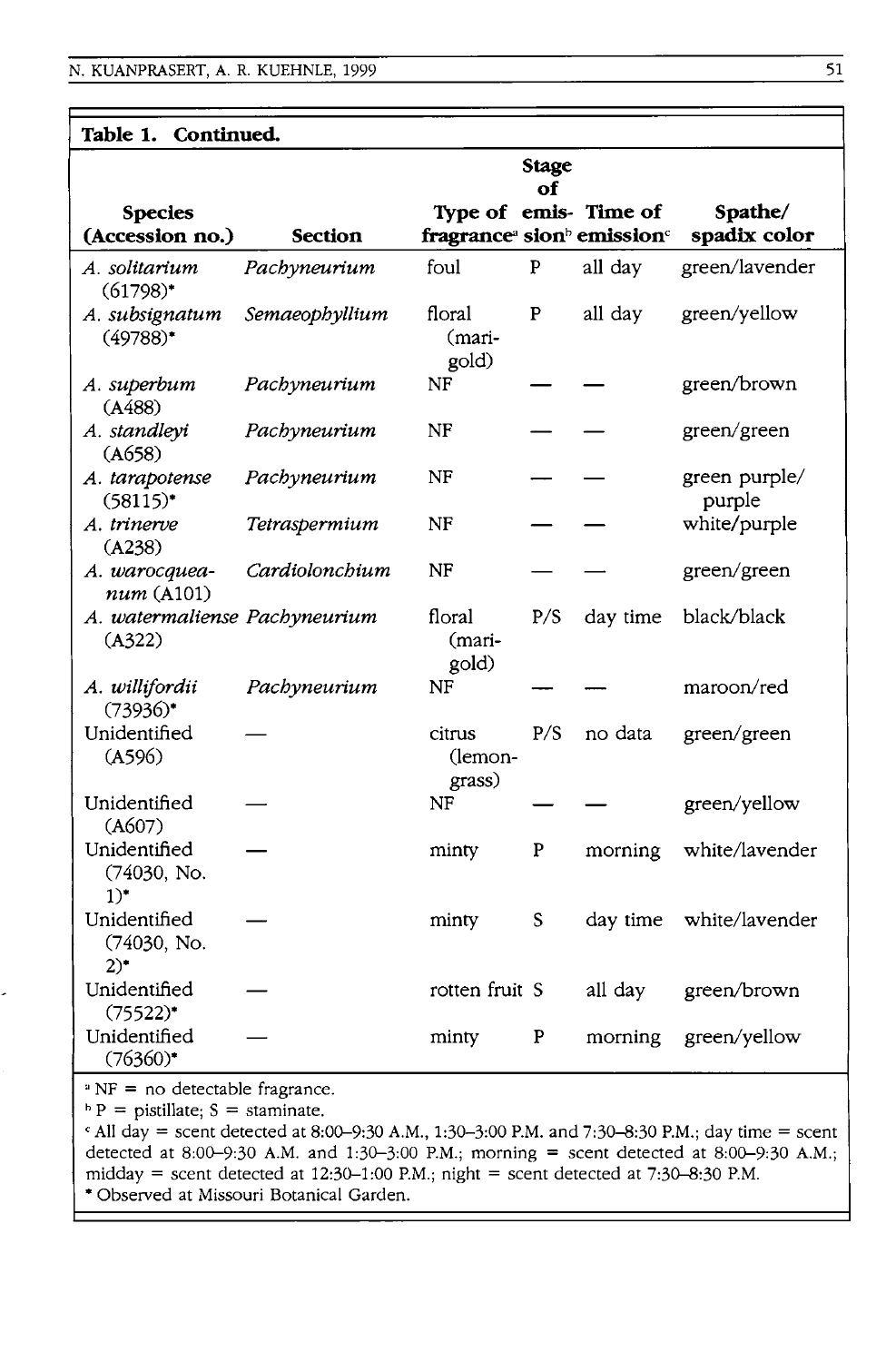| ors tor <i>anipurum</i> cultivars.                                                 |                       |                                                  |                     |                        |
|------------------------------------------------------------------------------------|-----------------------|--------------------------------------------------|---------------------|------------------------|
| Cultivar<br>(University of Hawaii<br>accession no.)                                | Type of<br>fragranceª | <b>Stage</b><br>of<br>emis-<br>sion <sup>h</sup> | Time of<br>emission | Spathe/spadix<br>color |
| 'Andraecola 1'                                                                     | minty, floral         | P                                                | day time            | light red/lavender     |
| 'ARCS'                                                                             | minty                 | P                                                | day time            | lavender/purple        |
| 'Blush Tulip' (A568)                                                               | floral                | P                                                | day time            | white/red              |
| 'Chamelian'                                                                        | floral                | P                                                | morning             | white green/green      |
| 'Congo' (A440)                                                                     | minty                 | P                                                | afternoon           | white/light purple     |
| 'Fujii Light Pink' (A646)                                                          | fruity                | P                                                | day time            | pink/yellow            |
| 'Hokulea'                                                                          | minty                 | P                                                | morning             | pink/lavender          |
| 'Lady Beth' (A602)                                                                 | sweet, floral         | P                                                | morning             | pink/lavender          |
| 'Lady Jane' (A558-4)                                                               | floral                | P                                                | day time            | light red/yellow       |
| 'Leilani' (A563)                                                                   | minty                 | P                                                | day time            | lavender/lavender      |
| 'Manoa Mist'                                                                       | floral                | P                                                | morning             | white/yellow           |
| 'Mini Gem'                                                                         | minty                 | $\mathbf{P}$                                     | morning             | purple/purple          |
| 'Paradise Pink'                                                                    | floral                | P                                                | morning             | pink/yellow            |
| 'Pink Aristocrat' (A566)                                                           | minty                 | $\mathbf P$                                      | day time            | pink/red               |
| 'Satan'                                                                            | pine                  | P                                                | all day             | light purple/green     |
| 'Shipman Pink' (A601)                                                              | sweet, minty          | P                                                | day time            | pink/yellow            |
| 'Shiroma's Splash' (A452)                                                          | floral                | $\mathbf{P}$                                     | morning             | pink obake/red         |
| 'Trinidad'                                                                         | minty                 | P                                                | afternoon           | pink/purple            |
| 'Tropic Fire'                                                                      | floral                | P                                                | day time            | red/yellow             |
| $N = no$ detectable fragrance.<br>$b\bar{D}$ $-$ oficiallate. $C$ $-$ other in the |                       |                                                  |                     |                        |

**Table 2. Survey of scent production, fragrance quality and inflorescence colors for** *Anthurium* **cu1tivars.** 

 $P =$  pistillate;  $S =$  staminate.

 $\epsilon$  All day = scent detected at 8:00–9:30 A.M., 1:30–3:00 P.M. and 7:30–8:30 P.M.; day time = scent detected at 8:00-9:30 A.M. and 1:30-3:00 P.M.; morning = scent detected at 8:00-9:30 A.M.; midday = scent detected at  $12:30-1:00$  P.M.; night = scent detected at 7:30-8:30 P.M.

*Anthurium* varietal development and marketing programs.

#### **MATERIALS AND METHODS**

#### **Survey of** *Anthurium* **Species and Hybrids**

A total of 121 plants, comprised of 37 different species (40 samples) from 12 botanical sections, 19 cultivars, and 62 other hybrids, including interspecific crosses, breeding lines and selections under evaluation, was observed at the University of Hawaii at Manoa anthurium greenhouse facilities. Data were taken for the presence and nature of flower scent during a three and a half-year period (July 1993-Feb. 1997). Inflorescences were observed during the morning (8:00-9:30 A.M.), afternoon (1:30- 3:00 P.M.) and night (7:30-8:30 P.M.) of clear days. Categories of scent were based on Calkin & Jellinek (1994) and Civille & Close (1994). More specific descriptors within a category were added when possible. Other data recorded were the floral stage (pistillate and/or staminate) of scent emission, the colors of spathe and spadix, temperature and humidity during observation, and fragrance intensity. The latter was rated on a relative scale of 1 to 3, with 1 being light scent and 3 being strong scent.

Single inflorescences of 22 species and 3 hybrids in the aroid collection at the Missouri Botanical Garden, St. Louis, Missouri, were also observed for scent presence and quality.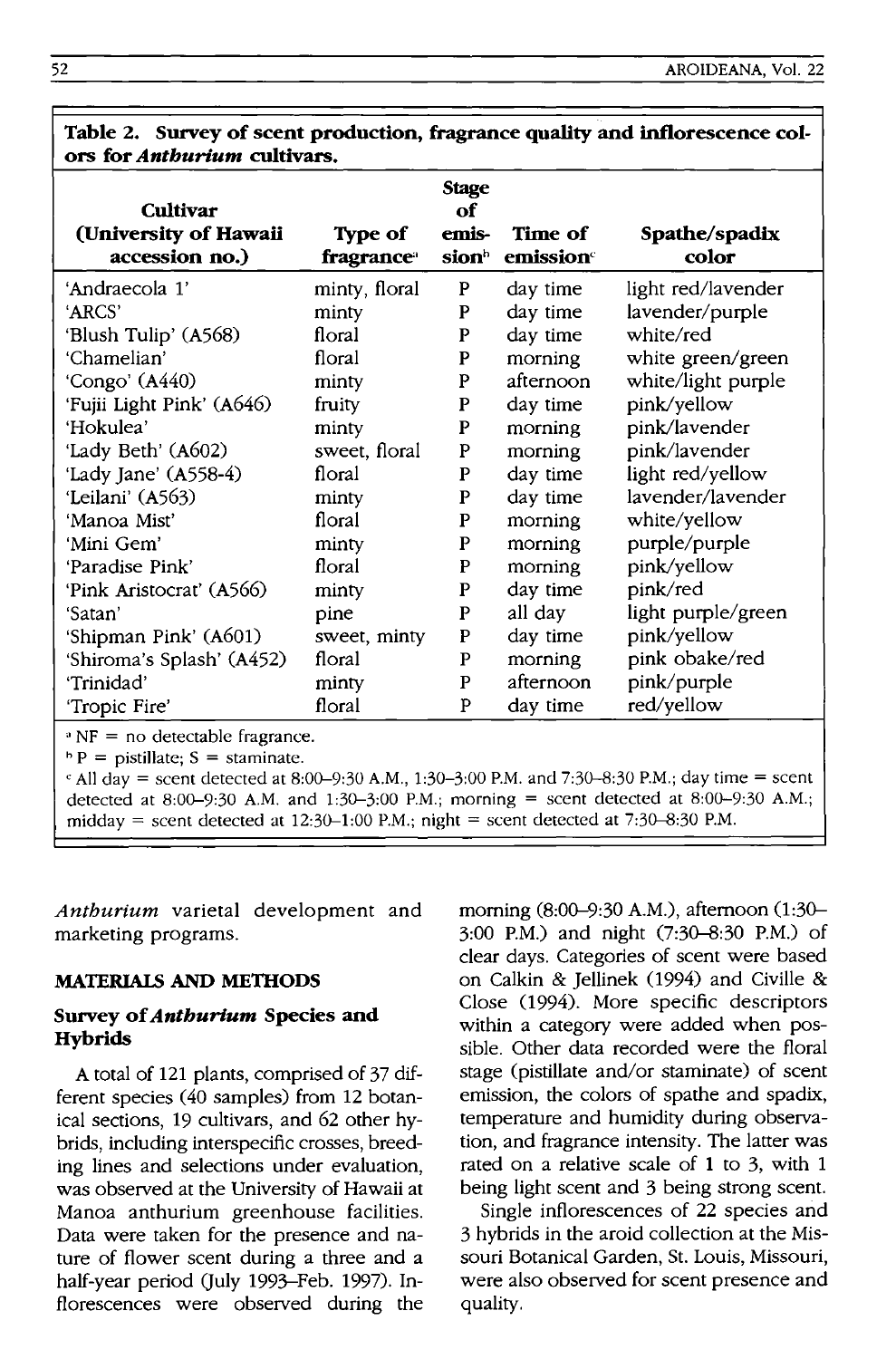#### **Fragrance Life**

For potted plants, fragrance life of one to three unharvested inflorescences of *A. armeniense, A. lindenianum,* 'Lady Beth' and of the hybrid 'Ellison Onizuka' X *A. armeniense* was assessed in the greenhouse. Evaluations were made from the time the spathe was fully opened until anthesis of last flowers of the spadix. For harvested inflorescences, two to six cut flowers of the six hybrids 'Lady Beth,' *A. antioquiense* X 'Tatsuta Pink', *CA. lindenianum* X *A. amnicola)*  X *A. lindenianum,* 'Manoa Mist' X *A. armeniense, CA. andraeanum* X *A. antioquiense)* X *CA. lindenianum* X *A. lindenianum),* and 'Ellison Onizuka' X *A. antioquiense* were observed. Inflorescences were harvested in the morning at the pistillate stage used during commercial harvest, i.e. the spadix is about  $\frac{3}{4}$ mature with a receptive stigma (Kamemoto & Kuehnle, 1996), and stems were held in water in an air-conditioned room of 22-23°C. For unharvested and harvested inflorescences, the presence of fragrance was tested daily, three times a day (9:30 A.M., 1:30 P.M., and 4:00 P.M.) until no further fragrance was detected.

# **Genetic Study**

Seeds from mature berries obtained from 22 controlled pollinations of non-fragrant by fragrant parents were germinated on a medium of shredded tree-fern fiber in 125-cm pots under 80% shade. Seedlings were transplanted to flats containing a mixture of composted redwood bark and size 2 perlite  $(1:1$  ratio), then individually to 15-cm plastic pots in a medium of composted redwood bark and size 3 perlite (3:1 ratio). Evaluations commenced upon flowering 2-25 years after pollination.

Individual plants were examined in the morning, afternoon and night for the type and the presence or absence of flower scent. Each inflorescence was evaluated at its pistillate and staminate stages. Fragrance emission was detected by the first author's nose. Plants were scored as fragrant if at least one inflorescence produced detectable scent. Colors of the spadix and fully expanded spathe were also recorded. Each new inflorescence was evaluated during a 12- to IS-month period, with the number evaluated per progeny plant varying from one to 8 inflorescences. Chi-square analysis (Srb *et aI.,* 1965) of progeny data tested the probability of fitted ratios.

## **RESULTS AND DISCUSSION**

#### **Species Survey**

Among a total of 56 *Antburium* species  $(61 \text{ accessions})$ , a majority of  $68\%$   $(38/56)$ produced fragrance (Table 1). Of these,  $29%$   $(16/56)$  released scent in the morning only, 23% (13/56) emitted scent morning, afternoon and night (all day), and 9% (5/ 56) produced scent in the morning and afternoon (day time). None of the species produced scent during the afternoon only. Three species emitted scent at other hours: midday 02:30-1:00 *P.M.)-A. fragrantis*simum; morning and night-A. barbado*sense;* and *night-A. jefense.* Fragrance was detected for  $32\%$   $(18/56)$  of the scented species at the pistillate stage, for 16% (9/56) at the staminate stage, and for 20% (11/56) during both pistillate and staminate stages. Although a previous report noted fluctuation in *Antburium* scent production (Croat, 1980), this study is the first to document the extensive variability of scent emission during the daily cycle and during spadix development.

Ten types of scent were observed among species. These were broadly classified as citrus, fishy, floral, foul, fruity, menthol, minty, pine, spicy, and sweet CTable 1). Some categories included more specific scents such as lemongrass (citrus), melon, ripe or rotten fruit (fruity) and marigold or green (floral). These results confirm the general fragrance descriptors used previously for *A. amnicola* (Bown, 1988), *A. armeniense,* (Croat, 1980; Kamemoto & Kuehnle, 1996), *A. jragrantissimum*  CBown, 1988; Croat, 1980) and *A. ocbrantbum* (Croat, 1980), and Significantly expand the known scents in this genus.

Scents varied widely within botanical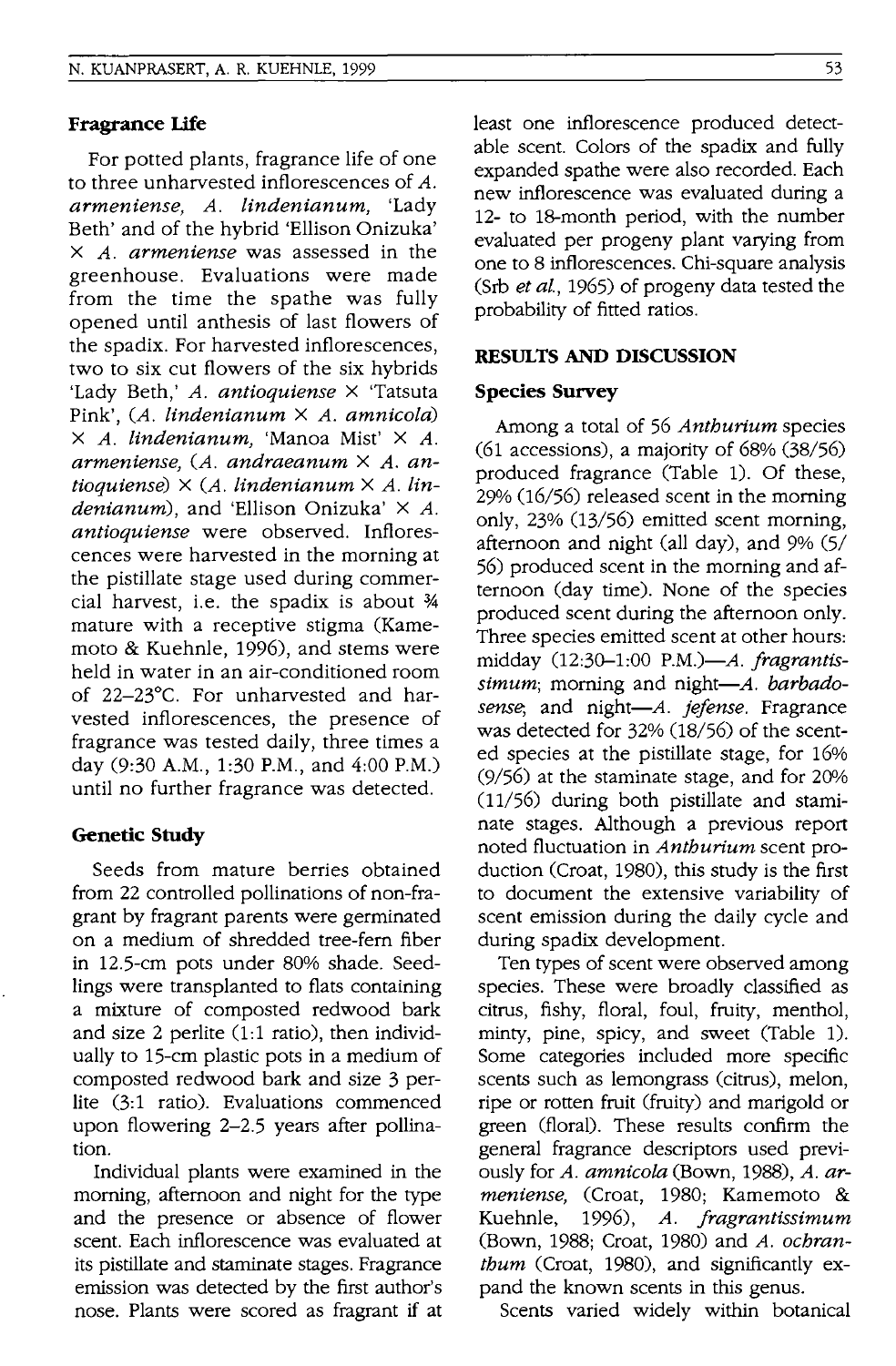| Manoa and Missouri Botanical Garden germplasm collections.                                                                                            |                      |                    |                     |                               |  |  |  |
|-------------------------------------------------------------------------------------------------------------------------------------------------------|----------------------|--------------------|---------------------|-------------------------------|--|--|--|
| <b>Hybrids or breeding lines</b>                                                                                                                      |                      | <b>Stage</b><br>оf |                     |                               |  |  |  |
| (University of Hawaii<br>accession no.)                                                                                                               | Type of<br>fragrance | emis-<br>sionb     | Time of<br>emission | Spathe/spadix<br>color        |  |  |  |
| Hybrids                                                                                                                                               |                      |                    |                     |                               |  |  |  |
| A. andraeanum $\times$ A. antio-<br>quiense (A494)                                                                                                    | NF                   |                    |                     | light red/yellow              |  |  |  |
| [A. andraeanum Hort. (pink)<br>$\times$ A. antioquiensel $\times$<br>'Blushing Bride' (A631)                                                          | floral               | P                  | morning             | pink/red                      |  |  |  |
| $[A. and raeanum \times A.$ antio-<br>quiense $\vert \times \vert A$ . andraeanum<br>Hort. (pink) $\times$ A. antio                                   | floral               | P                  | morning             | white/red                     |  |  |  |
| <i>quiense</i> } $\times$ 'Tagami' (A632)<br>[A. andraeanum Hort. (pink)<br>$\times$ A. antioquiense] $\times$ A.<br>formosum 'Hilo Hybrid'<br>(A625) | minty                | $\mathbf P$        | morning             | pink/lavender                 |  |  |  |
| A. antioquiense $\times$ A. arme-<br>niense (A628)                                                                                                    | sweet                | P                  | day time            | pink/lavender                 |  |  |  |
| A. crystallinum × A. arme-<br>niense $(A624)$                                                                                                         | spicy                | P                  | morning             | white/purple                  |  |  |  |
| A. crystallinum $\times$ A. papilli-<br>laminum*                                                                                                      | NF                   |                    |                     | green/maroon                  |  |  |  |
| A. bookeri $\times$ 'Birdnest' (A630)<br>A. papillilaminum $\times$ A. crys-<br>tallinum*                                                             | sweet<br>NF          | P                  | morning             | white/lavender<br>green/green |  |  |  |
| A. radicans hybrid (75496)*                                                                                                                           | floral (green)       | P                  | morning             | green purple/<br>red purple   |  |  |  |
| [A. veitchii $\times$ 'Bob Wilson<br>Red'] $\times$ A. formosum 'Hilo<br>Hybrid' (A629)                                                               | minty                | P                  | morning             | red/yellow                    |  |  |  |
| A. scherzerianum $\times$ A. an-<br>trophyoides (A535)                                                                                                | sweet                | P                  | morning             | pink/lavender                 |  |  |  |
| unnamed brown (A672)                                                                                                                                  | floral               | P                  | day time            | brown/green                   |  |  |  |
| unnamed green (A675)                                                                                                                                  | sweet, floral        | P                  | afternoon           | green/brown                   |  |  |  |
| unnamed pink (A626)                                                                                                                                   | sweet, floral        | P                  | day time            | light pink/pink               |  |  |  |
| unnamed red tulip (A680)                                                                                                                              | minty                | P                  | morning             | red/red                       |  |  |  |
| Open-pollinated A. bakeri<br>$(1081-1)$                                                                                                               | floral               | P/S                | all day             | green/white                   |  |  |  |
| Open-pollinated A. jefense<br>(1147)                                                                                                                  | fruity (melon)       | P                  | morning             | green/brown                   |  |  |  |
| <b>Breeding lines</b>                                                                                                                                 |                      |                    |                     |                               |  |  |  |
| A. amnicola $\times$ A. formosum<br>$(572-23)$                                                                                                        | minty                | P                  | morning             | purple/purple                 |  |  |  |
| A. antioquiense $\times$ A. amni-<br>cola (A491)                                                                                                      | NF                   |                    |                     | lavender/purple               |  |  |  |

**Table 3. Survey of scent production, fragrance quality and inflorescence colors for** *Antburium* **hybrids and breeding lines in the University of Hawaii at**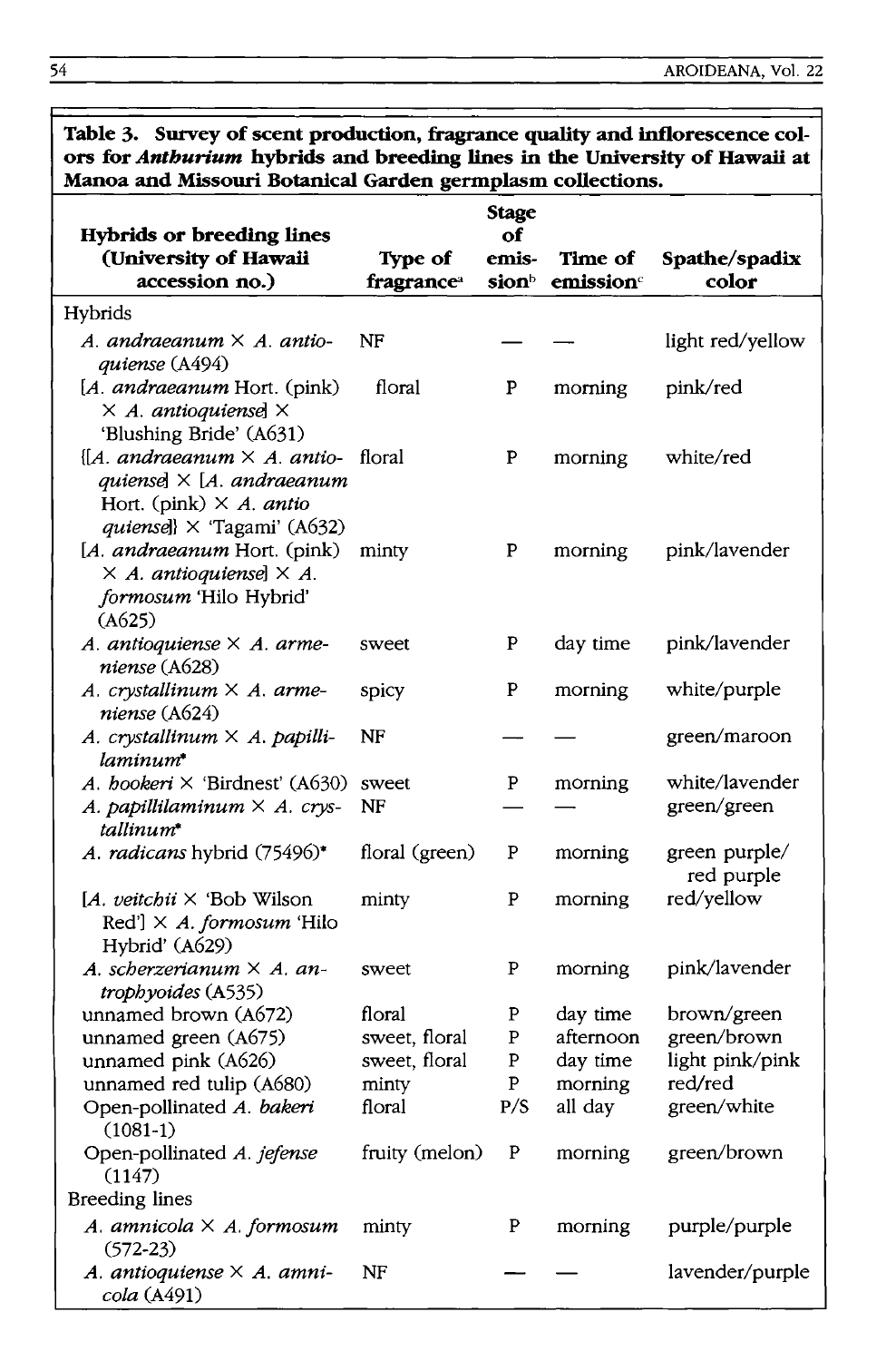| Table 3. Continued.                                                                                                                                                                                                                                                      |                                          |                                      |                                  |                        |
|--------------------------------------------------------------------------------------------------------------------------------------------------------------------------------------------------------------------------------------------------------------------------|------------------------------------------|--------------------------------------|----------------------------------|------------------------|
| Hybrids or breeding lines<br>(University of Hawaii<br>accession no.)                                                                                                                                                                                                     | Type of<br><b>fragrance</b> <sup>a</sup> | <b>Stage</b><br>оf<br>emis-<br>sionb | Time of<br>$\mathbf{emission}^c$ | Spathe/spadix<br>color |
| A. antioquiense $\times$ 'Marian<br>Seefurth' (768-7, -26, -27,<br>$-47)$                                                                                                                                                                                                | sweet, floral                            | P                                    | day time                         | pink/orange            |
| $(A.$ lindenianum $\times$ A. amni-<br>$\mathit{cola}$ ) $\times$ A. lindenianum<br>$(633-41)$                                                                                                                                                                           | minty                                    | P                                    | all day                          | white/white            |
| 'Manoa Mist' × A. arme-<br>niense (649-2, -7)                                                                                                                                                                                                                            | sweet, floral                            | P                                    | morning                          | white/red              |
| ('Manoa Mist' $\times$ A. arme-<br><i>niense</i> ) $\times$ UH1095 (1061-4)                                                                                                                                                                                              | sweet                                    | P                                    | day time                         | white/red              |
| ('Manoa Mist' × A. arme-<br><i>niense</i> ) $\times$ UH1095 (1061-11)                                                                                                                                                                                                    | floral, sweet                            | P                                    | day time                         | white/lavender         |
| ('Manoa Mist' $\times$ A. arme-<br>niense) $\times$ A. andraeanum<br>A481 (1131-7)                                                                                                                                                                                       | floral                                   | P                                    | day time                         | red/yellow             |
| $N = no$ detectable fragrance.<br>$P =$ pistillate; S = staminate.<br>$\epsilon$ All day = scent detected at 8:00-9:30 A.M., 1:30-3:00 P.M. and 7:30-8:30 P.M.; day time =<br>scent detected at 8:00-9:30 A.M. and 1:30-3:00 P.M.; morning = scent detected at 8:00-9:30 |                                          |                                      |                                  |                        |

A.M.; midday = scent detected at  $12:30-1:00$  P.M.; night = scent detected at  $7:30-8:30$  P.M.

• Observed at Missouri Botanical Garden.

sections. For example, scents among member species of *Belolonchium* ranged from unpleasant, such as fishy or rotten fruit, to sweet pine (Table 1). Section *Calomystrium*  produced generally very pleasant fragrance, such as sweet floral or minty, but included the fishy smell of *A. ravenii.* In section *Porphyrochitonium,* both pleasant and unpleasant types could also be found. While flowers may emit different scents to attract different pollinator group (Proctor *et aI.,* 1996), pollinators for *Anthurium* are poorly described (T. B. Croat, pers. comm.). Only in A. *ochranthum* has fragrance and a pollinator (euglossine bee) been linked (Whitten *et al., 1988).* 

Scented *Anthurium* species displayed a wide variation in spathe colors, including black, brown, green, lavender, maroon, pink, purple, red and white. Specific scent types were not associated with particular spathe colors (Table 1). This contrasts with orchids whose white flowers emit floral scents whereas most reddish, greenish or yellowish-brown flowers release foul scents (Kaiser, 1993).

Two different plant accessions were observed for each of five species namely *A.*  formosum, A. nymphaefolium, A. ochran*thum, A. ravenii* and *A. sanctifidense,* during similar stages of floral development (Table 1). Type of scent and time of emission were similar for each pair of *A. nymphaejolium, A. ochranthum* and *A. ravenii.* In contrast, *A. jormosum* accessions A291 and A507 differed in type and time of fragrance, with A291 being minty all day long and A507 being spicy and emitting only in the morning. *A. sanctifidense,*  A503, yielded menthol fragrance while no scent could be detected from A592. These discrepancies might be due to different chemotypes within the species, as de-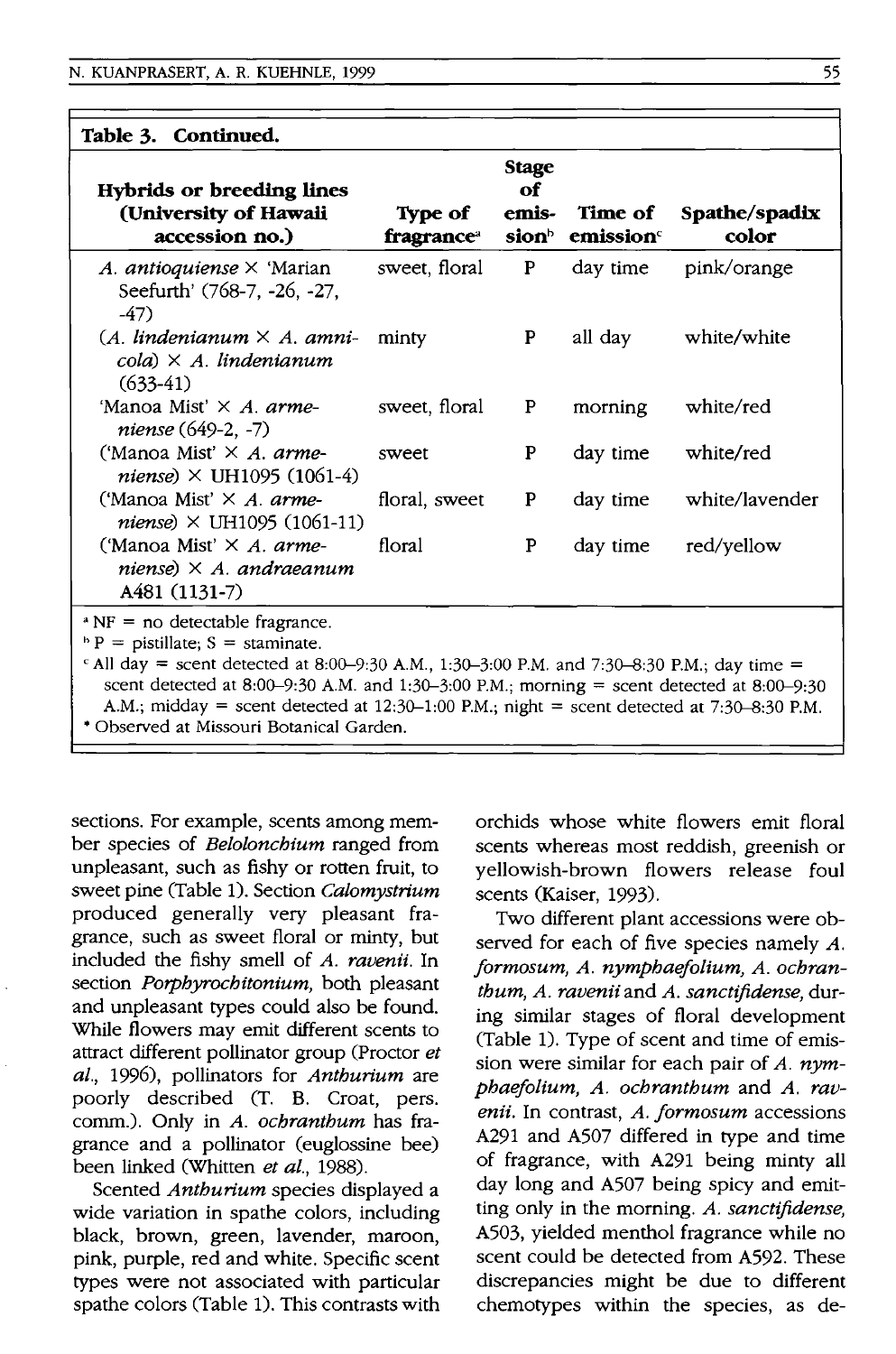|                                                    | um hybrids, breeding lines and selections. |                                 |                                                                                                                                                                                                                                                                                                                                                             |
|----------------------------------------------------|--------------------------------------------|---------------------------------|-------------------------------------------------------------------------------------------------------------------------------------------------------------------------------------------------------------------------------------------------------------------------------------------------------------------------------------------------------------|
| Parental<br>species<br>(fragrance)                 | <b>Section</b>                             | <b>Hybrid</b><br>fra-<br>grance | <b>Hybrids</b><br>(cross no. or University of Hawaii<br>selection no.)                                                                                                                                                                                                                                                                                      |
| A. amnicola<br>(minty)                             | Calomystrium                               | minty                           | 'ARCS', A. amnicola $\times$ A. formosum<br>$(572-23)$                                                                                                                                                                                                                                                                                                      |
| A. antio-<br><i>auiense</i><br>(non-fra-<br>grant) | Porphyrochitonium floral                   |                                 | 'Tropic Fire', 'Paradise Pink' $\times$ (A. antio-<br>quiense × 'Marian Seefurth') (UH1311),<br>'Tropic Mist' $\times$ (A. andraeanum $\times$ A.<br>antioquiense) (UH1332), (A. an-<br>draeanum $\times$ A. antioquiense) $\times$<br>UH507 (UH1402), (A. antioquiense $\times$<br>'Marian Seefurth') × 'Alii' (UH1584),<br>UH931 × 'Tropic Fire' (UH1679) |
|                                                    |                                            |                                 | minty 'Tropic Mist' $\times$ (A. antioquiense $\times$ 'Mari-<br>an Seefurth') (UH1450)                                                                                                                                                                                                                                                                     |
|                                                    |                                            | sweet                           | UH507 $\times$ (A. andraeanum $\times$ A. antio-<br>quiense) (UH1461), 'Momohara<br>Orange' $\times$ (A. andraeanum $\times$ A. an-<br>tioquiense) (UH1465)                                                                                                                                                                                                 |
|                                                    |                                            | floral                          | sweet, A. antioquiense X 'Marian Seefurth'<br>(768-7, 768-26, 768-27, 768-47), A. an-<br>$tioguiense \times$ 'Tatsuta Pink' (UH1299)                                                                                                                                                                                                                        |
| A. armeni-<br>ense<br>(sweet)                      | Calomystrium                               | floral                          | sweet, 'Manoa Mist' $\times$ A. armeniense (649-2,<br>$-7)$                                                                                                                                                                                                                                                                                                 |
| A. formosum<br>(minty,<br>spicy)                   | Calomystrium                               | minty                           | A. amnicola $\times$ A. formosum (572-23),<br>[('Uniwai' $\times$ A. kamemotoanum) $\times$ A.<br>formosum $] \times A$ . amnicola (UH1141)                                                                                                                                                                                                                 |
| A. lindenia-<br>num<br>(minty)                     | Calomystrium                               | floral                          | 'Tropic Mist' $\times$ (A. antioquiense $\times$ 'Mar-<br>ian Seefurth') (UH1450), (A. an-<br>draeanum $\times$ A. antioquiense) $\times$ 'Par-<br>adise pink' (UH1462)                                                                                                                                                                                     |
|                                                    |                                            | minty                           | 'Trinidad', (A. lindenianum × A. amni-<br>cola) $\times$ A. lindenianum (633-41),<br>[('Uniwai' $\times$ A. lindenianum) $\times$ A.<br>amnicola] $\times$ (A. andraeanum $\times$ A.<br>antioquiense) (UH1272)                                                                                                                                             |
|                                                    |                                            | pine                            | 'Satan'                                                                                                                                                                                                                                                                                                                                                     |

# Table 4. Parental species of fragrant University of Hawaii-originated *Anthuri*-

scribed for sweet basil, *Ocimum basilicum*  (Grayer *et al.,* 1996).

# **Hybrids Survey**

A total of 84 hybrids was observed, with 80% producing scent (Tables 2 and 3; University of Hawaii selections not shown). Time of scent emission varied as follows: 46% of the plants were scented in the morning only, 37% were scented during the morning and afternoon, 11% were scented morning, afternoon and night, and 6% were scented in the afternoon only. Ninety seven percent of the fragrant hybrids emitted scent at the pistillate stage only and the remainders were fragrant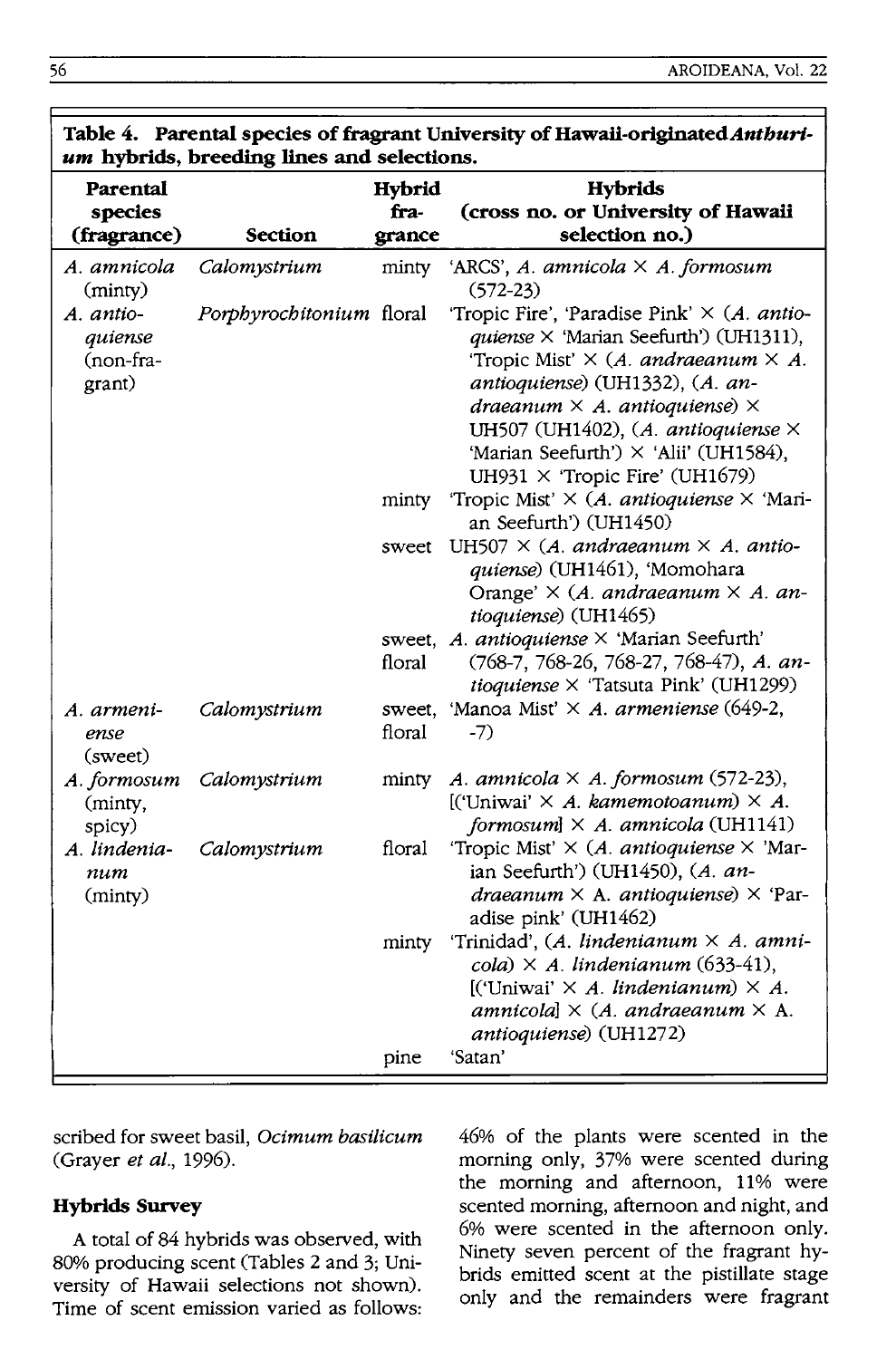

Fig. 1. Correlation between fragrance intensity and relative humidity for scented *Anthurium* species and hybrids, with correlation coefficient  $r = -.786$ .

during both pistillate and staminate stages, none released scent at only the staminate stage.

Most of the observed scented hybrids represent sections *Caiomystrium* and *Porpbyrocbitonium* (Table 4). These two sections contribute valuable species for use in cut flower and potted plant breeding, including the fragrant *A. amnicola, A. armeniense* and *A. lindenianum.* The most common fragrances found amongst scented hybrids were floral (52%) and minty (33%). Some hybrids produced a mixture between floral and minty, described as sweet and floral or minty and sweet. Examples include 'Lady Beth', 'Shipman Pink', A626, A675, 'Manoa Mist' X *A. armeniense, A. antioquiense* X 'Marian Seefurth', ('Manoa Mist' X *A. armeniense)* X UH1095 , [('Uniwai' X *A. kamemotoanum)*   $\times$  *A. formosum*]  $\times$  *A. amnicola, and A. antioquiense* X 'Tatsuda Pink' (Table 4). Combinations of scent might be due to the contribution of unique compounds from parental plants (Kuanprasert *et ai., 1998).*  Although a few scented cultivars are currently available in the market, scent in *Antburium* is not well known. This might be due to a lack of information on scented *Antburium* and to environmental factors effecting volatility and production of scent.

#### **Environmental Factors**

Conditions of observation at the University of Hawaii were: morning-74% to 100% RH,  $17^{\circ}$  to 25 $^{\circ}$ C; afternoon-65% to 80% RH,  $28^{\circ}$  to 30°C; and night-85% to 90% RH, 20° to 24°C. The most difficult time to detect scent was at 100% RH, especially at temperatures less than 18°C. This might be due to decreased volatilization of fragrance compounds under high water vapor pressure and to reduced production under cooler temperatures. There was a negative association between fragrance intensity and humidity (correlation coefficient  $r = -0.786$ , Fig. 1) and a pos-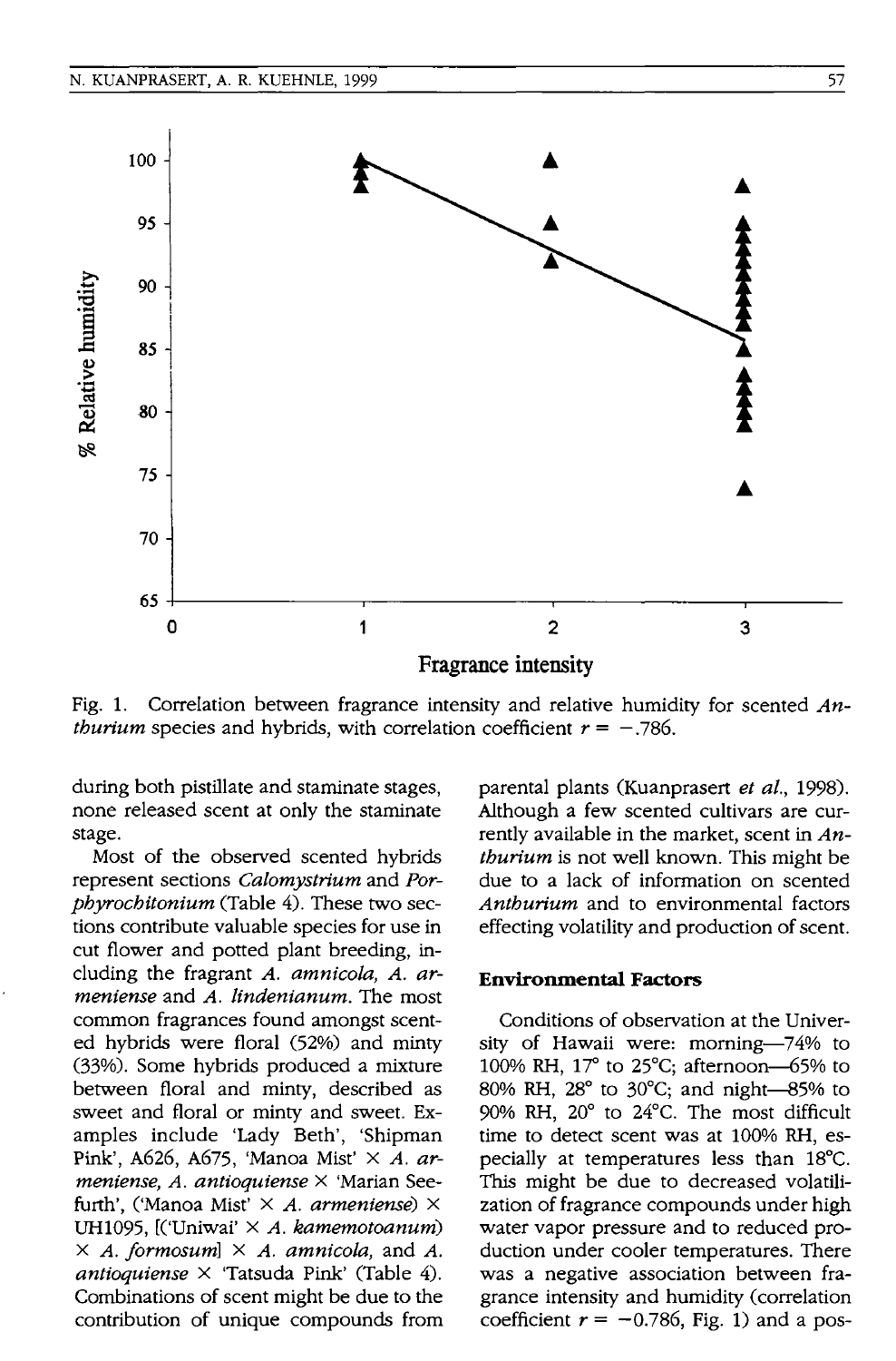

Fig. 2. Correlation between fragrance intensity and temperature for scented *Anthurium*  species and hybrids, with correlation coefficient  $r = -.75$ .

itive association between fragrance intensity and temperature (correlation coefficient  $r = 0.75$ , Fig. 2).

Four species obtained by the University of Hawaii from Missouri Botanical Garden, *A. !atoense, A. salvadorense, A. schlechtendalii* and *A. standleyi,* were found scentless (Table 1), contrary to a previous report (Croat, 1980). Although this disparity may be due to different accessions, it also may be due to environmental factors in the Hawaii greenhouse affecting the amount of volatiles released. Indirect supporting evidence comes from a progeny of 'Ellison Onizuka' and *A. armeniense,* hybrid 1213-85, with light fragrance detected at 100% RH, 18°C and strong fragrance was detected at 80% RH, 22°C. Temperature influenced monoterpene emission in other crops such as slash pine (Tingey *et al.,* 1979) and peppermint (Burbott & Loomis, 1967) and anecdotal evidence in rose indicates that humidity and temperature are involved in fragrance emission (Allen, 1980; Bouquet, 1968; Carruth,

1992; Harkness, 1992). Based on the above, the effect of environmental conditions on *Anthurium* fragrance emission should be further examined.

#### **Fragrance Life**

Fragrance life for unharvested inflorescences ranged from 3 to 20 days (Table 5). The long fragrance life of *A. armeniense*  and *A. lindenianum* makes them attractive for a breeding program. In this experiment, *A. armeniense* was a male parent for 'Ellison Onizuka' X *A. armeniense,*  which also had long fragrance life.

Fragrance life of harvested inflorescences was short, only 1 to 2 days (Table 6). Harvesting decreased fragrance life for 'Lady Beth,' with unharvested inflorescences lasting for 3 to 5 days and harvested flowers lasting for less than one day.

#### **Genetic study**

Evaluation of first generation progenies from 22 crosses between non-fragrant X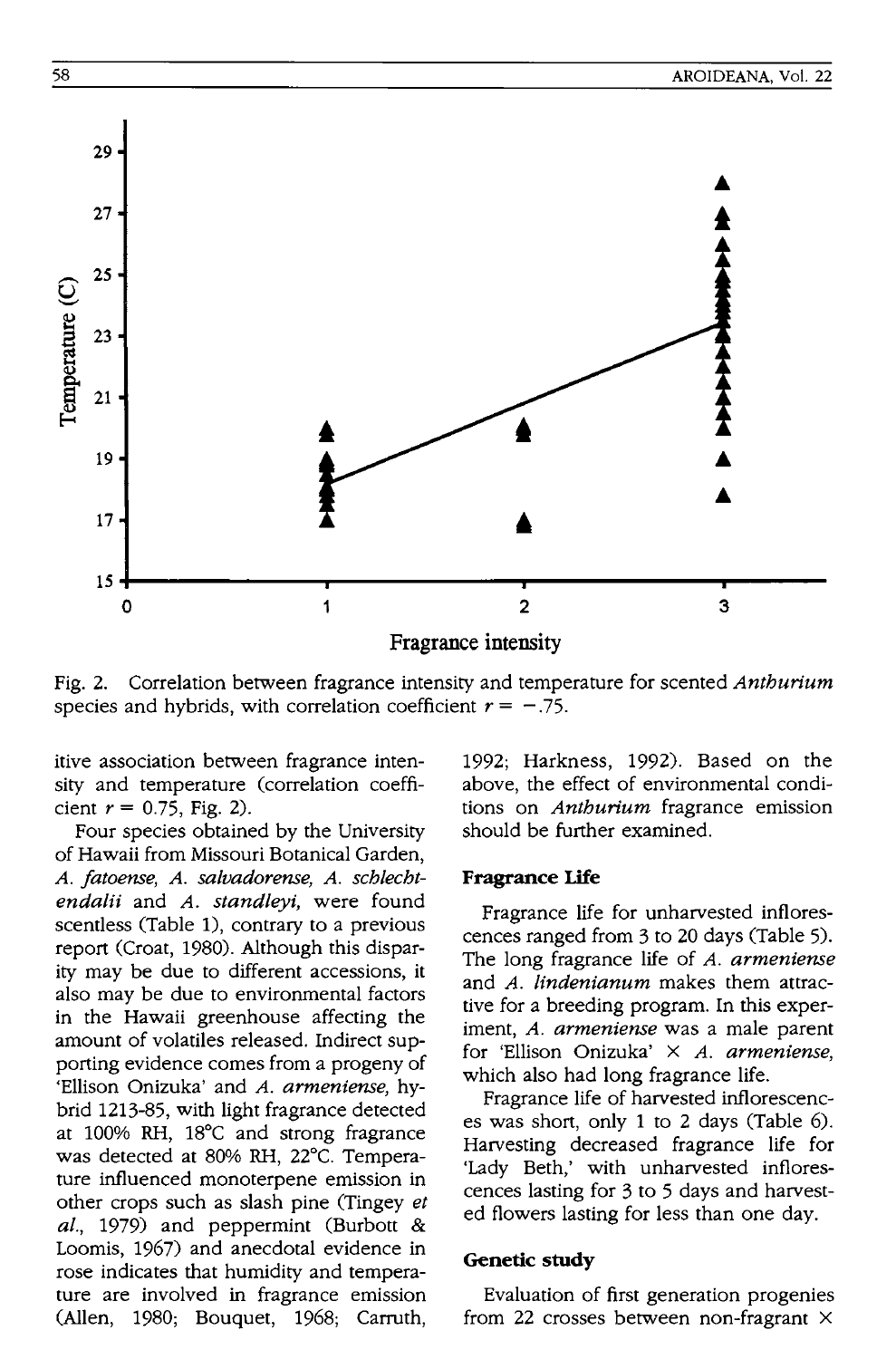| Table 5. Fragrance life of unharvested Anthurium inflorescences. |                               |                      |                          |  |  |  |
|------------------------------------------------------------------|-------------------------------|----------------------|--------------------------|--|--|--|
| Species, cultivar or hybrid                                      | No. of<br>flowers<br>observed | Type of<br>fragrance | Fragrance life<br>(days) |  |  |  |
| A. armeniense (A613)                                             |                               | sweet                | $10 - 14$                |  |  |  |
| A. lindenianum (A220-2)                                          |                               | minty                | 20                       |  |  |  |
| 'Lady Beth'                                                      | 3                             | minty                | $3 - 5$                  |  |  |  |
| 'Ellison Onizuka' X A. armeni-<br>ense (1213-85)                 |                               | sweet, floral        | 18                       |  |  |  |

fragrant parents showed none to be uniformly fragrant or non-fragrant, with segregation for presence of scent apparent in all populations (Table 7). Thus, no fragrant parents carried a single homozygous dominant or recessive gene-governing scent. Moreover, no parental genotypes appeared heterozygous for a single gene for scent, as the 1:1 ratio of non-fragrant and fragrant progenies was not observed. Only one cross, number 1185, gave the greatest possibility ( $P > 0.95$ ) for goodness of fit but it had a small population size  $(n = 10)$ . The fragrant parent in this cross, *A. lindenianum,* was used as a parental plant for 15 other crosses yet none showed segregation ratios with  $P > 0.9$ .

Both parents in cross numbers 1180 (Trinidad and *A. lindenianum)* and 1216 *(A. armeniense* and UH1131) were fragrant and produced a population of fragrant and non-fragrant plants (Table 7). Results from chi-square analysis, testing for the possibility that both parents were heterozygous for fragrance, was insignificant. The expected ratio for this cross was 3:1, fragrant: non-fragrant.

Taken together, chi-square analyses suggest that the number of genes controlling fragrance in *Anthurium* should be more than one. These results were similar to those in *Gladiolus* (McLean, 1933) and are not unexpected given that at least three major compounds contribute to detectable fragrance in *Anthurium* (Kuanprasert *et al.,* 1998). Interestingly, genetics of fragrance in some popular commercial crops such as rose has not been reported.

| Table 6. Fragrance life of harvested Anthurium inflorescences.                                              |                            |                      |                                              |  |  |
|-------------------------------------------------------------------------------------------------------------|----------------------------|----------------------|----------------------------------------------|--|--|
| Cultivar or hybrid                                                                                          | No.<br>flowers<br>observed | Type of<br>fragrance | Fragrance<br>life after<br>harvest<br>(days) |  |  |
| 'Lady Beth'                                                                                                 | 3                          | minty                | 1ª                                           |  |  |
| (A. andraeanum $\times$ A. antio-<br>quiense) $\times$ (A. lindenianum $\times$<br>A. lindenianum)          |                            | minty                | 1 <sup>2</sup>                               |  |  |
| 'Manoa Mist' X A. armeniense                                                                                | 2                          | sweet, floral        | 2                                            |  |  |
| $(A.$ lindenianum $\times$ A. amnicola) $\times$<br>A. lindenianum                                          |                            | minty                | 1 <sub>b</sub>                               |  |  |
| 'Ellison Onizuka' X A. armeniense                                                                           |                            | floral               | 2                                            |  |  |
| UH1299                                                                                                      | n                          | sweet, floral        | 2                                            |  |  |
| <sup>2</sup> Fragrance lasted until early afternoon.<br><sup>b</sup> Fragrance lasted only for the morning. |                            |                      |                                              |  |  |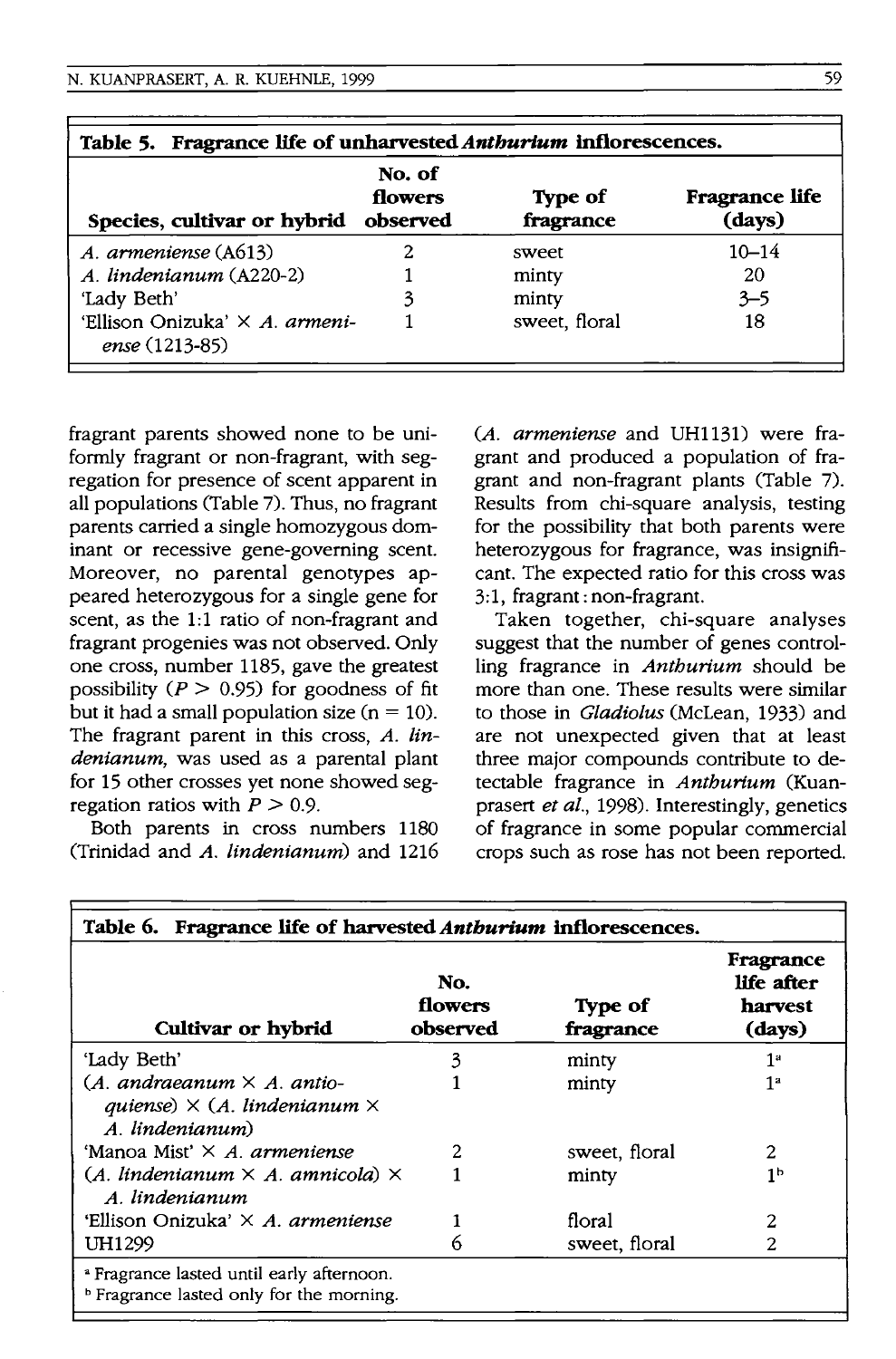|                   | лнын инт рашь.      |           |                           |       |                |                |          |                |
|-------------------|---------------------|-----------|---------------------------|-------|----------------|----------------|----------|----------------|
|                   |                     |           |                           |       |                | Flow-          |          |                |
| Cross.            | Female              |           | Male                      |       |                | ered           |          | Ratio 1:1      |
| no.               | Plant <sup>®</sup>  | Color     | <b>Plant</b> <sup>a</sup> | Color | F              | NF             | $\chi^2$ | P              |
| 1172              | <b>UH585</b>        | orange    | A220-2                    | white | 11             | 6              | 1.47     | $0.25 - 0.10$  |
| 1180 <sup>b</sup> | 'Trinidad'          | pink      | A220-2                    | white | 67             | 14             |          |                |
| 1182              | <b>UH566</b>        | dark pink | A220-2                    | white | 17             | $\overline{2}$ | 11.84    | < 0.00         |
| 1183              | A38                 | red       | A220-2                    | white | $\overline{4}$ | $\mathbf{1}$   | 1.80     | $0.25 - 0.10$  |
| 1184              | 692-48              | white     | A220-2                    | white | $\overline{4}$ | 5              | 0.20     | $0.75 - 0.50$  |
| 1185              | <b>UH818</b>        | pink      | A220-2                    | white | 5              | 5              | 0.00     | >0.95          |
| 1188              | A558                |           | A220-2                    | white | 54             | 23             | 12.48    | < 0.00         |
| 1195              | A494                | pink      | RS1361-1                  | white | 31             | 55             | 6.70     | $0.01 - 0.005$ |
| 1196              | <b>UH585</b>        | orange    | A220-2                    | white | 27             | 19             | 1.39     | $0.25 - 0.10$  |
| 1197              | <b>UH186</b>        | pink      | A220-2                    | white | $\overline{4}$ | $\overline{7}$ | 0.82     | $0.75 - 0.50$  |
| 1198              | <b>UH185</b>        | red       | A220-2                    | white | 20             | 5              | 9.00     | < 0.00         |
| 1200              | 383                 | red       | A220-2                    | white | 14             | $\overline{7}$ | 2.33     | $0.25 - 0.10$  |
| 1201              | A99                 | red       | A212-2                    | white | 2              | 22             | 16.67    | < 0.00         |
| 1202              | 'Kozohara'          | red       | A220-2                    | white | 8              | 5              | 0.69     | $0.5 - 0.2$    |
| 1203              | 'Paradise           | pink      | A170                      | white | 27             | 12             | 5.77     | $0.05 - 0.01$  |
|                   | Pink'               |           |                           |       |                |                |          |                |
| 1204              | 'Fujii Light        | pink      | RS1316-1                  | white | 46             | 32             | 5.12     | $0.05 - 0.01$  |
|                   | Pink'               |           |                           |       |                |                |          |                |
| 1205              | A38                 | red       | A220-2                    | white | 17             | 18             | 0.03     | $0.90 - 0.75$  |
| 1206              | A <sub>167</sub>    | orange    | A212                      | white | 15             | 34             | 7.37     | $0.01 - 0.005$ |
| 1207              | A67                 | red       | A220-2                    | white | 24             | 14             | 2.63     | $0.25 - 0.10$  |
| 1208              | A99                 | red       | A212                      | white | 8              | 13             | 1.19     | $0.50 - 0.25$  |
| 1210              | 'Marian See- pink   |           | A220-2                    | white | 10             | 19             | 2.79     | $0.05 - 0.01$  |
|                   | furth'              |           |                           |       |                |                |          |                |
| 1212              | A167-2              | red       | A220-2                    | white | 26             | 34             | 1.07     | $0.75 - 0.50$  |
| 1213              | 'Ellison Oni- white |           | A382                      | white | 60             | 25             | 14.41    | < 0.00         |
|                   | zuka'               |           |                           |       |                |                |          |                |
| 1216              | 649-7               | white     | UH1131                    | red   | 5              | 17             |          |                |

**Table 7. Chi-square analysis for goodness of fit for determining fragrant inheritance in segregating progeny of crosses between non-fragrant x fragrant**  *Anthurium* **plants.** 

 $A_{212-2} = A$ . *hoffmanii*;  $A_{213-2} = A$ . *nymphaefolium*;  $A_{20-2} = A$ . *lindenianum*;  $A_{382} = A$ . *armeniense;* RS1361-1 = *A. lindenianum* (A170) X *A. lindenianum* (A220); 649-7 = 'Manoa Mist' X *A. armeniense* (A382).

 $h$  Both parents are fragrant. For a ratio of 3:1, F: NF, fragrance is produced in Fragrant (Ff)  $\times$ Fragrant (Ff);  $\chi^2 = 3.09$ ,  $P = 0.10{\text -}0.05$ .

 $\epsilon$  Both parents are fragrant. For a ratio of 3:1, F: NF, fragrance is produced in Fragrant (Ff)  $\times$ Fragrant (Ff);  $\chi^2 = 32.06$ ,  $P < 0.01$ .

In rose, inheritance of fragrance is also believed to be complex; crosses among nonfragrant roses yielded fragrant progenies whereas those among fragrant roses yielded non-fragrant progenies (K. Zary, Jackson & Perkins, pers. comm.). In *Anthur-*

ium, a hypothesis of a quantitative basis for fragrance inheritance should be tested.

Although all the fragrant parental plants were white, spathes of fragrant progenies were coral, orange, pink or red. This indicates absence of linkage between the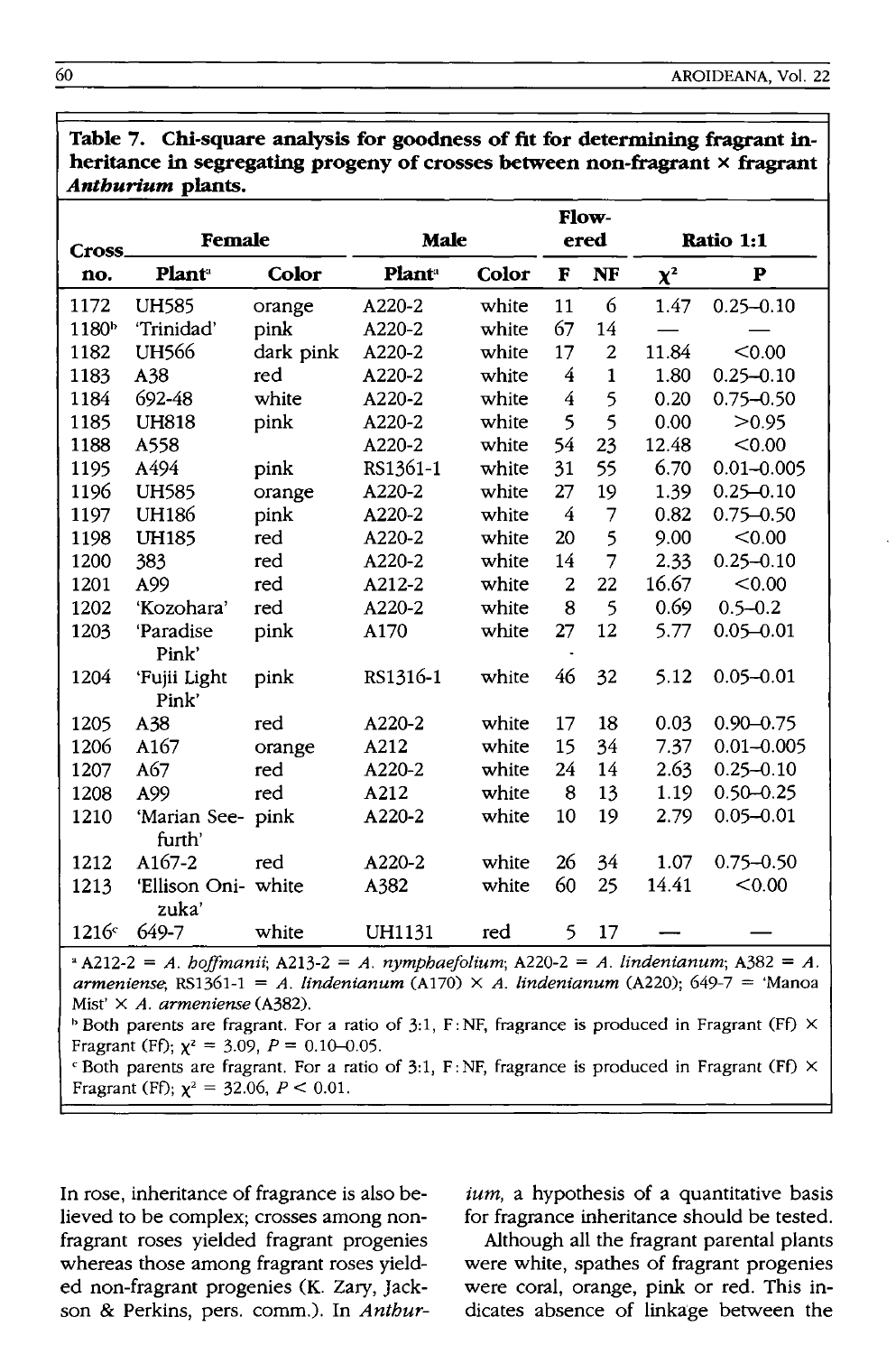presence of flower fragrance and spathe color. Several types of fragrance, induding non-parental types, were found among progenies within the shared parents (data not shown). Parental plants *A. lindenianum, A. nymphaejolium* and RS1361-1 emit minty fragrance yet their progenies from cross number 1185, 1195, 1200, 1202, 1203, 1204, 1210 and 1212 had minty as well as other scents. It would be valuable to examine the ratio between different type of fragrances using chemical component analysis as done in *Ocimum basillicum* var. *glabratum* (Gupta, 1994), to determine the number of genes that control fragrance production in *Anthurium.* 

In summary, no other species belonging to the Araceae is known to possess such a great variation in scent. Within the single genus *Anthurium,* ten categories of scent were identified here from a sampling of only 5% of the known member species. Only those species or hybrids that release pleasant fragrances, for example *A. armeniense,* are desirable in a breeding program. More observations, especially in the crossable sections such as *Calomystrium*  and *Porphyrochitonium,* will enhance the potential of producing commercial fragrant anthuriums with an array of desirable scents. However, this study emphasizes that floral stage of scent emission and the evaluation environment must be considered when observing flowers for scent during a breeding program. Moreover, results of the fragrance life study with unharvested and harvested inflorescences suggest that breeding for fragrance should focus on potted plants. To our knowledge, this is the first report on fragrance life of a scented ornamental.

Documentation on the presence of scent and its quality in existing cultivars provides a basis for future marketing promotion. As the major chemical components of *Anthurium* fragrance have recently been identified (Kuanprasert *et al.,*  1998), more specific descriptors for *Anthurium* scents may become available to aid breeding and marketing. This study showed that fragrance is transmissible with a complex inheritance, as first suggested by Kamemoto & Kuehnle (1996). In some cases, breeding by genetic engineering (Kuehnle & Chen, 1994), using a fragrance gene such as *Lis,* encoding S-lina-1001 synthase (Dudareva *et al.,* 1996), may improve fragrance in an existing cultivar. Lastingly, further study on the effect of the environment on fragrance emission is needed in order to develop recommendations for cultural practice and marketing of quality fragrant plants.

#### **ACKNOWLEDGMENTS**

We wish to thank Thomas B. Croat of the Missouri Botanical Garden for access to germplasm and for providing useful information. Kuanprasert's research assistantship was supported in part by USDA-CSREES projects No. 93-34199-8355 and 96-34199-2645. This is CTAHR Journal Series No. 4448.

### **llTERATURE CITED**

- Allen, E. F. 1980. Rose scent-a quantitative study. The *Rose Annual 58-61.*
- Barletta, A. 1995. Scent makes a come back. *FIoraCulture International* 23-25.
- Bouquet, A. 1968. Perfumes of the rose. *Amer. Rose Ann. 53:107-111.*
- Bown, D. 1988. *Aroids.* Timber Press, Portland, OR.
- Burbott, A. J. & W. D. Loomis. 1967. Effects of light and temperature on the monoterpenes of peppermint. *Plant Physiol. 42:20-28.*
- Carruth, T. 1992. The fickle finger of fragrance. *Amer. Rose Ann. 77:24-25.*
- Croat, T. B. 1980. Flowering behavior of the neotropical genus *Anthurium*  (Araceae). *Amer. J. Bot. 67:888-904.*
- Croat, T. B. 1992. Species diversity of Araceae in Colombia: a preliminary survey. *Ann. Miss. Bot. Card.* 79: 17-28.
- Dudareva, N., 1. Cseke, V. M. Blance & E. Pichersky. 1996. Evolution of floral scent in *Clarkia*: novel patterns of slinalool synthase gene expression in the C. *breweri* flower. The *Plant Cell*  8:1137-1148.
- Grayer, R. J., G. C. Kite, F. J. Goldstone, S. E. Bryan, A. Paton & E. Putievsky.